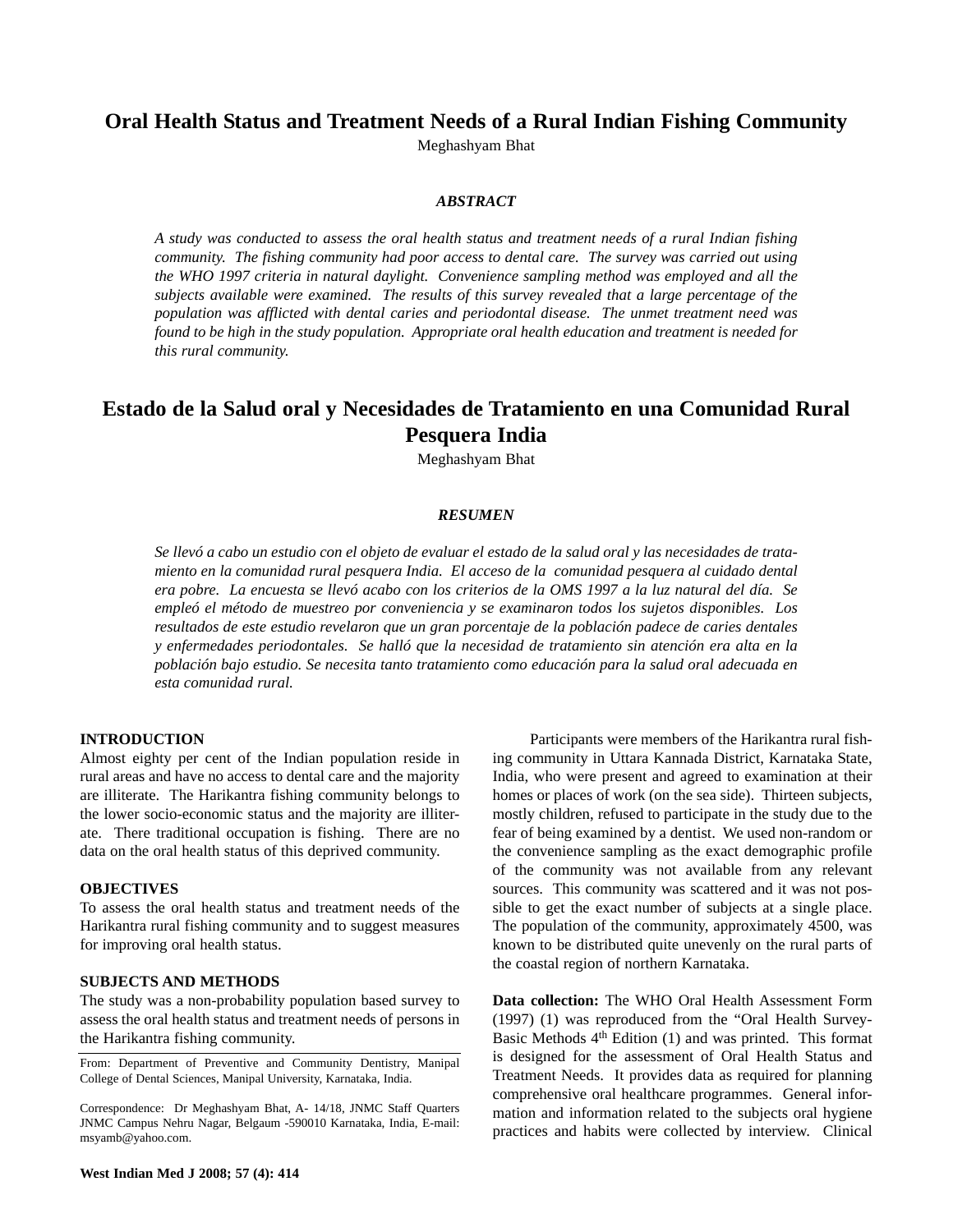examination was done to assess oral mucosal conditions, temporomandibular joint disorders, developmental enamel defects, fluorosis, periodontal conditions, dental caries status, prosthetic status, malocclusion status and treatment needs. All the required information regarding the community like the routine work, cultural practices, location *etc* was obtained from the president. The time limit set for collection of data was three months. The data were collected by means of "Shoe leather epidemiology' or a door-to door survey and at places of work. Informed consent was obtained prior to examination of each subject. One member of the community who was well versed in conversing with the members of the community and also in locating the areas where the community was situated was also present during the period of the study.

**Training and calibration of the examiner:** The clinical examination of all the one thousand study subjects constituting the sample was solely done by the author. Prior to conducting the survey, the calibration of the examiner was done in the Department of Preventive and Community Dentistry, KLE's Institute of Dental sciences, Belgaum, India*.* The guidance of the professor was sought in order to limit the inter examiner variability. The calibration was done by assigning to the investigator fifty subjects on whom he applied the WHO Oral Health Assessment criteria and recorded the findings. Some of these subjects were randomly called later and the examiner repeated the examination. The results obtained were subjected to the kappa variability test, kappa co-efficient was found to be 0.8 reflecting a high degree of conformity in the observations.

The quantity and weight of instruments and supplies used in the survey was kept to a minimum.and were: plane mouth mirrors, CPI probe, chip blower, tweezers, kidney trays, containers, steel tumblers, chemical sterilizing solution, cold sterilization (Korsolex solution), autoclave, cloth and towels, gauze and cotton, gloves and face mask and torch.

Almost all examinations were carried out by making the patient sit on a wooden chair with a high back rest, the examiner standing behind the chair. The recorder was made to sit close to the examiner so that instructions and codes could be easily heard and the examiner could see that the findings were being recorded correctly. This enabled the recorder to check that the score recorded related to the region or the tooth that had just been examined. The subjects were positioned so as to receive maximum illumination while avoiding discomfort from direct sunlight on either the subject or the examiner. Artificial illumination was used when required.

Ethical clearance was obtained prior to conducting the study from the KLE's Institute of Dental Sciences Belgaum, Karnataka, India. Approval from authorities: permission to examine the population groups were obtained from the District Commissioner, District Health officer and the President of the Community before starting the survey.

#### **RESULTS**

The population consisted of 599 males and 401 females. The population under study consisted of a majority of illiterates living in isolated settlements away from the general population. Most of the people in the elderly age groups neither remembered their exact date of birth nor were they clear about their chronological age. Age was assessed by asking them questions like, how many years before or after the independence of the country were they born. Since ages reported by the elderly were not found to be reliable, no further stratification in age groups were done for those above 50 years in this study. The percentage of the population exhibiting extra oral lesions, TMJ disorders, oral mucosal lesions and dental fluorosis was negligible.

#### **Periodontal Status**

As per, CPI, Table 1–2, the maximum number of subjects scoring healthy periodontal status was found to be in the younger age groups and the number gradually decreased as age increased. The highest number 67 (69.79%) out of the 96 subjects scoring healthy were found in the 5–9-year age group. In the 40–44-year age groups, only 3 (2.48%) out of the 86 subjects examined scored healthy sextants. In the 50 years and above age group, 2.66 mean sextants had pockets of infection 6mm or deeper.

#### **Dental Caries Status**

The distribution of study subjects by deciduous tooth decay showed that 75% of the study subjects in the 0–4-year age group had decayed teeth and this was found to increase to 86 (45%) in the 5–9-year age group, Table 3–4. When the DMFT score was taken into consideration, it was seen that 78% of the subjects were affected by dental decay, the mean DMFT score was found to reach 9.91 in the 50 years and above age group. Dental fillings were virtually non- existent in the study population. The mean treatment need was found to be very high in the population (Table 5).

#### **Prosthetic status**

Only two subjects (0.2%) in the 50 years and above age group wore a prosthesis (upper and lower complete dentures).

# **Dentofacial Anomalies**

The Dental Aesthetic Index (DAI) scores showed that most *ie* 711 (85.04%) out of 836 subjects scored less than or equal to 25 which indicated that there was no need or minimal need for treatment.

# **DISCUSSION**

The findings of the present study are in conformity with the findings of the National Oral Health survey (2) conducted by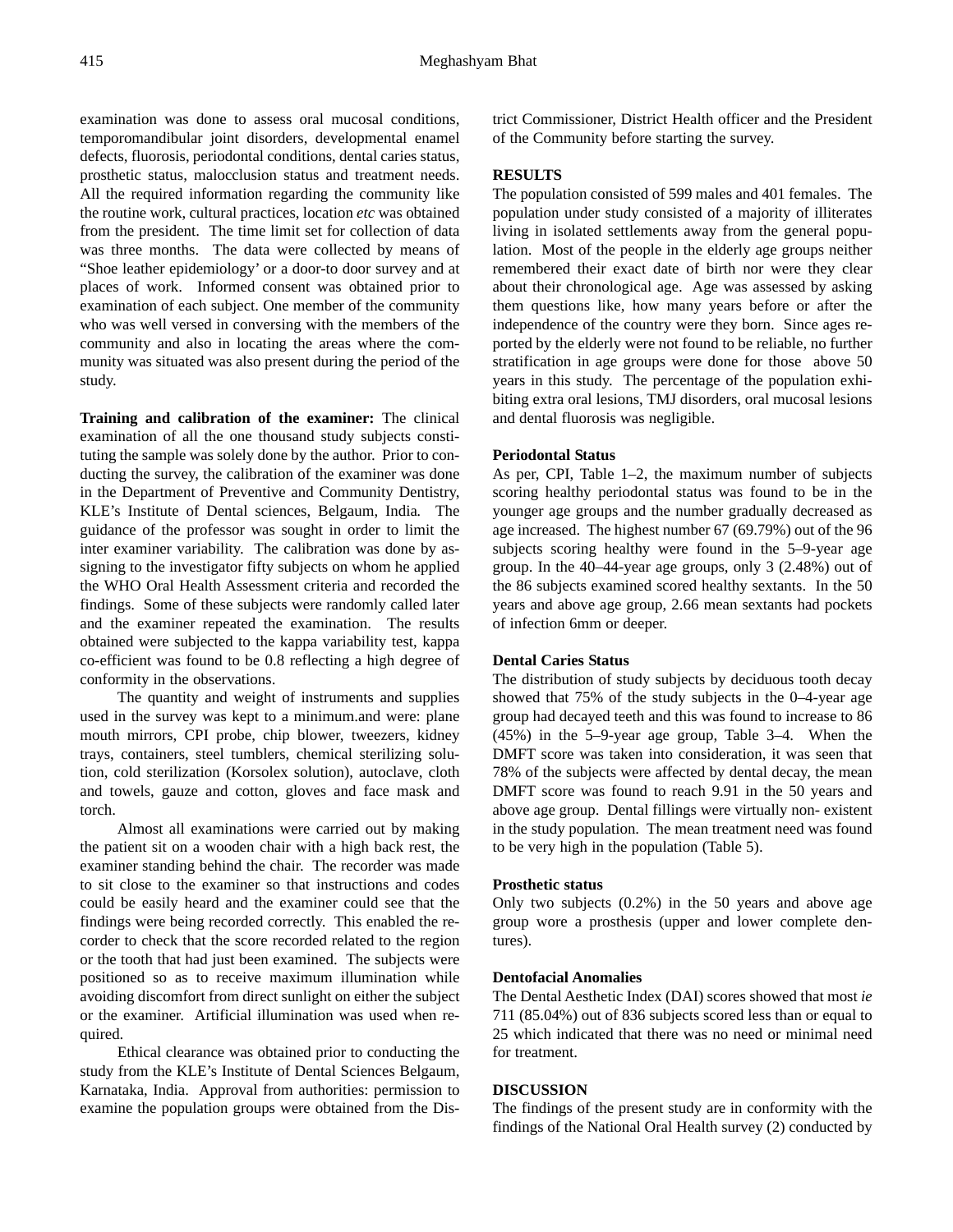| Age<br>groups<br>(years) | $\mathbf n$ | <b>Healthy</b><br>(0) | $\frac{0}{0}$ | <b>Bleeding</b><br>(1) | $\frac{6}{9}$ | <b>Calculus</b><br>(2) | $\frac{0}{0}$  | <b>Shallow</b><br>pockets<br>(3) | $\frac{6}{9}$ | Deep<br>pockets<br>(4) | $\frac{6}{9}$ | <b>Excluded</b><br>(X) | $\frac{0}{0}$ | <b>Not</b><br>recorded<br>(9) | $\frac{0}{0}$ |
|--------------------------|-------------|-----------------------|---------------|------------------------|---------------|------------------------|----------------|----------------------------------|---------------|------------------------|---------------|------------------------|---------------|-------------------------------|---------------|
| $5 - 9$                  | 96          | 67                    | 69.79         | 20                     | 20.83         | 9                      | 9.38           | $\overline{0}$                   |               | $\mathbf{0}$           | $\theta$      | $\overline{0}$         | $\Omega$      | $\mathbf{0}$                  |               |
| $10 - 14$                | 155         | 81                    | 52.25         | 66                     | 42.58         | 8                      | 5.16           | $\theta$                         | $\Omega$      | $\mathbf{0}$           | $\Omega$      | $\overline{0}$         | $\mathbf{0}$  | $\theta$                      |               |
| $15 - 19$                | 101         | 62                    | 61.38         | 20                     | 19.80         | 11                     | 10.89          | 8                                | 7.92          | $\mathbf{0}$           | $\Omega$      | $\mathbf{0}$           | $\mathbf{0}$  | $\theta$                      | $\Omega$      |
| $20 - 24$                | 65          | 32                    | 49.23         | 8                      | 12.30         | 17                     | 26.15          | 8                                | 12.3          | $\theta$               | $\Omega$      | $\overline{0}$         | $\Omega$      | $\mathbf{0}$                  | $\theta$      |
| $25 - 29$                | 104         | 50                    | 48.07         | 11                     | 10.57         | 13                     | 12.5           | 27                               | 25.96         |                        | 0.96          | 2                      | 1.92          | $\mathbf{0}$                  | $\theta$      |
| $30 - 34$                | 78          | 15                    | 19.23         |                        | 1.28          | $\overline{7}$         | 8.97           | 50                               | 64.1          | 5                      | 6.41          | $\overline{0}$         | $\Omega$      | $\Omega$                      |               |
| $35 - 39$                | 138         | 21                    | 15.21         | 3                      | 2.17          | 6                      | 4.34           | 93                               | 67.39         | 15                     | 10.86         | $\overline{0}$         | $\Omega$      | $\Omega$                      |               |
| $40 - 44$                | 86          | 3                     | 3.48          | 2                      | 2.32          |                        | 1.16           | 44                               | 51.16         | 36                     | 41.86         | $\overline{0}$         | $\Omega$      | $\Omega$                      |               |
| $45 - 49$                | 29          | 2                     | 6.89          | $\overline{0}$         | $\theta$      | $\overline{0}$         | $\overline{0}$ | 15                               | 51.72         | 12                     | 41.37         | $\boldsymbol{0}$       | $\theta$      | $\theta$                      | $\Omega$      |
| 50 &                     |             |                       |               |                        |               |                        |                |                                  |               |                        |               |                        |               |                               |               |
| above                    | 132         | 2                     | 1.51          | $\overline{0}$         | $\Omega$      | $\overline{0}$         | $\theta$       | 23                               | 17.4          | 89                     | 67.4          | 16                     | 12.12         | $\overline{2}$                | 1.51          |
| Proportions              | 984         | 335                   | 0.340         | 131                    | 0.133         | 72                     | 0.073          | 268                              | 0.272         | 158                    | 0.161         | 180                    | 0.018         | 2                             | 0.002         |
| 95% CI                   |             | 0.3108                | 0.3700        | 0.1119                 | 0.1544        | 0.0569                 | 0.0894         | 0.2445                           | 0.3002        | 0.1376                 | 0.1835        | 0.0099                 | 0.0267        | $-0.0008$                     | 0.0048        |

Table 1: Distribution of study population based on the periodontal status (as per hightest CPI scores obtained)

Table 2: Distribution of mean sextants showing specific CPI scores in each age group

| Age groups<br>(years) | Total No. of<br>subjects | <b>Healthy</b><br>(0) | Bleeding $(1)$ | Calculus (2)   | Pockets 4-<br>$5 \text{ mm} (3)$ | <b>Pockets</b><br>6mm or<br>more $(4)$ | <b>Excluded</b><br>sextant $(X)$ | <b>Not</b><br>recorded $(9)$ |
|-----------------------|--------------------------|-----------------------|----------------|----------------|----------------------------------|----------------------------------------|----------------------------------|------------------------------|
| $5 - 9$               | 96                       | 5.45                  | 0.44           | 0.093          | $\theta$                         | $\overline{0}$                         | $\Omega$                         | $\boldsymbol{0}$             |
| $10 - 14$             | 155                      | 4.78                  | 1.05           | 0.16           | $\Omega$                         | 0                                      |                                  | $\Omega$                     |
| $15 - 19$             | 101                      | 5.16                  | 0.51           | 0.21           | 0.09                             | $\overline{0}$                         |                                  | 0                            |
| $20 - 24$             | 65                       | 5.01                  | 0.29           | 0.47           | 0.21                             | $\Omega$                               |                                  | $\Omega$                     |
| $25 - 29$             | 104                      | 4.59                  | 0.31           | 0.35           | 0.70                             | 0.009                                  | 0.019                            | $\Omega$                     |
| $30 - 34$             | 78                       | 3.76                  | 0.17           | 0.44           | 1.51                             | 0.089                                  |                                  | 0                            |
| $35 - 39$             | 138                      | 2.94                  | 0.23           | 0.35           | 2.15                             | 0.24                                   | 0.05                             | $\mathbf{0}$                 |
| $40 - 44$             | 86                       | 1.41                  | 0.11           | 0.38           | 2.53                             | 1.5                                    | 0.04                             | $\Omega$                     |
| $45 - 49$             | 29                       | 1.06                  | 0.03           | 0.31           | 3.06                             | 1.51                                   |                                  | $\Omega$                     |
| 50 & above            | 132                      | 0.39                  | 0.02           | 0.18           | 1.39                             | 2.66                                   | 1.242                            | 0.09                         |
| 95% CI                |                          | 0.0239, 0.0470        | 0.0001, 0.0075 | 0.0002, 0.0060 | 0.0039, 0.0164                   | 0.0010, 0.0105                         | $-0.0009, 0.0044$                | $-0.0006, 0.0008$            |

Table 3: Distribution of the population based on presence of caries in the permanent dentition

| Age group<br>(vears) | Total No.<br>of subjects | <b>Affected by dental</b><br>caries $(D)$ | $\frac{0}{0}$ |
|----------------------|--------------------------|-------------------------------------------|---------------|
| $5 - 9$              | 96                       | 11                                        | 11.45         |
| $10 - 14$            | 155                      | 99                                        | 63.87         |
| $15 - 19$            | 101                      | 77                                        | 76.23         |
| $20 - 24$            | 65                       | 52                                        | 80.0          |
| $25 - 29$            | 104                      | 97                                        | 93.26         |
| $30 - 34$            | 78                       | 75                                        | 96.15         |
| $35 - 39$            | 138                      | 137                                       | 99.27         |
| $40 - 44$            | 86                       | 84                                        | 97.67         |
| $45 - 49$            | 29                       | 27                                        | 93.10         |
| $50 \&$ above        | 132                      | 122                                       | 92.4          |
| 95% CI               |                          | 0.7684                                    | 0.8190        |

No. = number

the DCI 2002–03 where caries was high in almost all age groups and increased as age advanced. The findings of the present study are not similar with certain Indian studies conducted on rural populations by Rao (3) Bhowate *et al* (4) and Suneetha *et al* (5) where the dental caries prevalence was found to be lower. The findings of the present study was also not similar to studies conducted by Sgan Cohen et al (6) and Leung (7). However, the study showed similarity in the findings to the study conducted by Lang et al, (8) and Maupome et al (9) where the mean DMFT was very high. Manji *et al* (10) in their study found that caries activity continues throughout life and is not a phenomenon confined to any one period in life. Further studies are indicated to explore the reasons for the high prevalence of dental caries in the present study population.

The unmet treatment need was found to be very high in the study population and these findings are in conformity with the findings of the National Oral Health survey (2) conducted in India. It could be due to the fact that almost 80% of the Indian population reside in rural areas and have no access to oral and general healthcare. Prosthetic status and prosthetic needs were high. In the present study, the distribution of subjects according to the Dental Aesthetic Index showed that need for treatment for malocclusion was very low in the study subjects, similar findings were reported in the National Oral Health survey conducted in India (2), the study showed similarity with the findings of the study conducted by Esa *et al* (11) and Otuyemi *et al* (12).